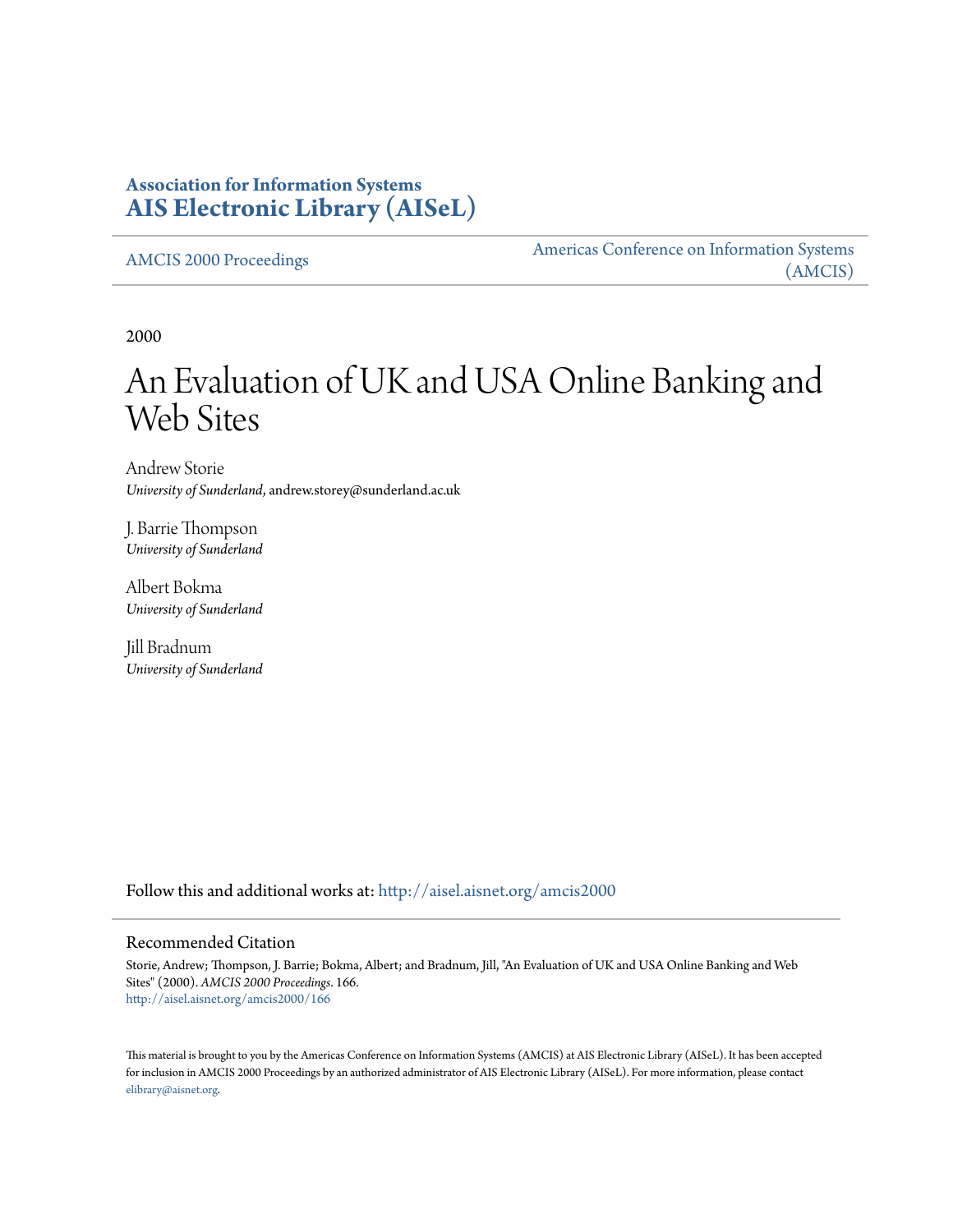# **An Evaluation of UK and USA Online Banking and Web Sites**

Andrew Storey, J Barrie Thompson & Albert Bokma & Jill Bradnum University of Sunderland, UK School of Computing, Engineering and Technology (SCET) University of Sunderland, The Informatics Centre St Peters Way, Sunderland, SR6 0DD, United Kingdom E-Mail: andrew.storey@sunderland.ac.uk

**Keywords:** Electronic Commerce, Banking, Adoption Survey.

#### **Abstract**

As the banking sectors attempts to transfer banking services online, the way they deal with customers merits closer inspection. Failings have become more apparent and well publicised and some online technological failures could indicate that most banks do not fully understand Internet technology or appear to have failed to see that Electronic Commerce transfers power to the customer. Recent literature and press coverage of online banking in the UK is examined along with strategies for online delivery of banking services. The rise in online bank usage is also reported with considerations of what the perceived future of banking online could be. An Internet Survey has been undertaken which investigates online Banking Services and the availability of financial products online in the UK and US. The results are reported and discussed and comparisons are made between UK and US online banking sector.

#### **1. Introduction**

The UK Government has plans to set in place what it claims is the biggest government Internet portal in the world and it will be a one-stop shop for public services (Middleton 2000a). While the government seems to know what is required to modernise its operations and they seem intent on using the latest technology. UK banks seem to be struggling with Internet and Electronic Commerce technology. The growing number of people joining the Internet has presented an excellent opportunity for banks to provide better services to existing customers and attract new ones. However, the Banks and other financial institutions in the UK may not be making enough effort to speed up changes in their infrastructure to fully incorporate Internet based commerce and offer full banking services through Web sites.

The results and analysis of a survey looking at an equal number of UK and US online banking Web sites forms the core of this paper. However, to place this work in context sections two and three cover current developments in UK online banking and future perspectives. In section two details are provided of strategies for delivery, predicted growth and security. In section three information relating to future strategies and the nature of electronic commerce are presented. Section four is then devoted to the survey. In this, online banking Web sites are evaluated using criteria that determine the quality, usefulness, usability and customer service factor of each site. The results obtained from the UK and US sites are compared using score analysis. Finally the results are discussed and conclusions drawn with emphasis on the differences between the UK and USA. Particular attention is paid to the level of online banking services and products they have available entirely online.

#### **2. Online Banking Developments in the UK**

#### **2.1 Strategies for Delivery**

The UK Government planned Internet portal is set to have four major framework initiatives. The plans are to transform the delivery of public services through the following:

**Call centres. Digital Television. Smartcards. Web sites.** 

The aim is to drag Civil Service and Government services into the 21st century saving taxpayers millions of pounds. What is even more innovative, is the Government's plans to set up a new media team to monitor web sites (Middleton 2000). Monitoring as part of corporate strategy is vitally important when companies are setting up and running Internet business sites. Many do not do any monitoring and a lot of online vendors do not incorporate monitoring strategies into their initial planning. To their cost they may suddenly realise after set up is initiated that monitoring and maintenance will take up a large part of the Internet business budget. This government initiative should set an example for banks and other businesses to follow. One UK bank "Barclays" may already be taking up the challenge as they are also planning a one-stop-shop to drive sales of new financial services to its existing customers according to Ranger (2000). Customers will be able to manage all of Barclay's financial products including stocks and shares and savings at one Web site. However, this initiative appears to be thinly disguised as a new customer service. With the real aim being to cut costs, drive sales and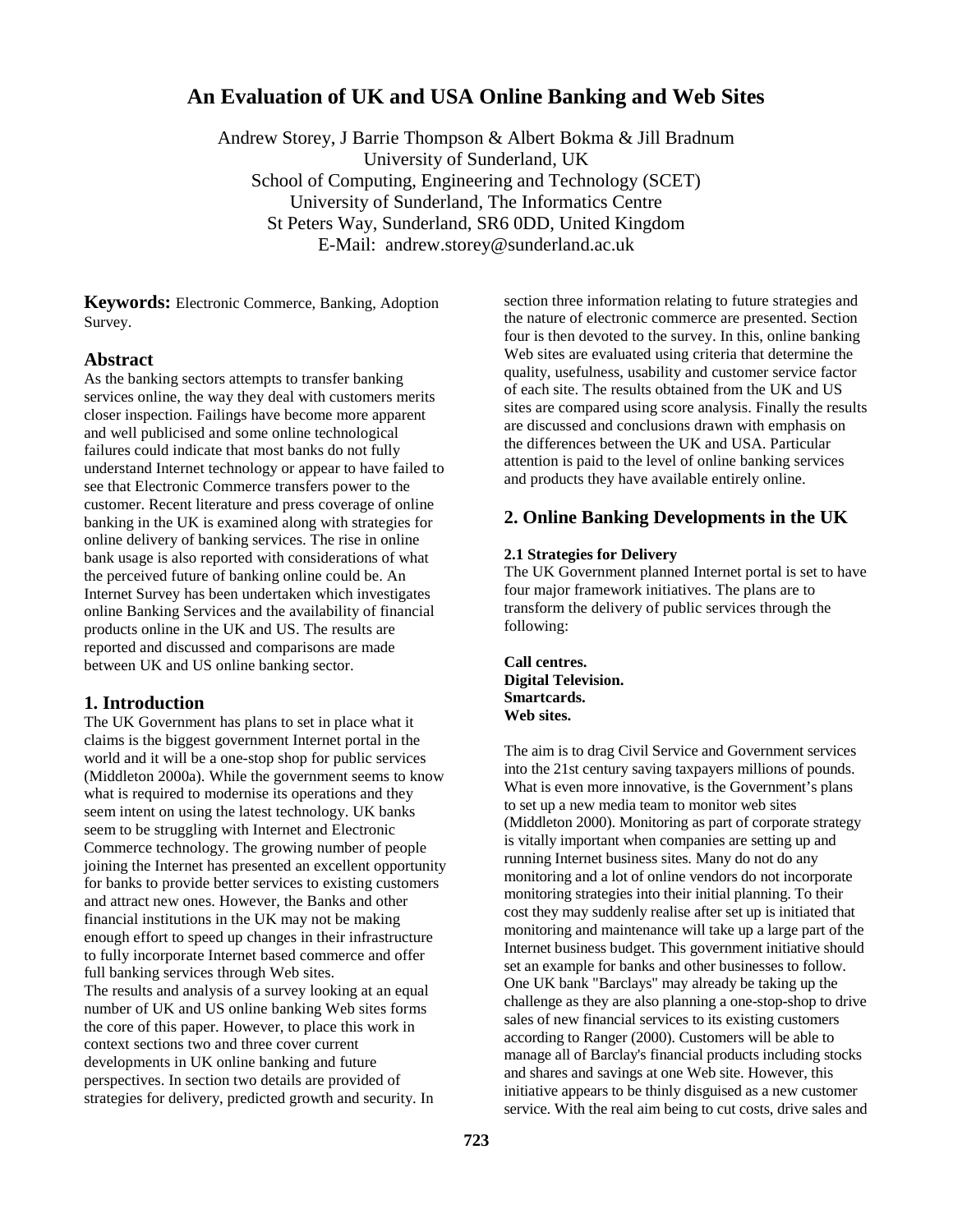boost profit, three things that are important to any business but Internet business needs to have focus on the customer as the first strategy. Ranger reports on a study produced by Andersen Consulting, which warns that financial services companies do not understand electronic business. Andersen Consulting believes that the finance sector must use IT to rework their existing procedures, rather than just doing the same business modelling through online channels. They could use electronic commerce to sell different products to different markets and they could also use their own channels to sell rival products. However, even if the Barclays bank motivations are not entirely customer service orientated, the one-stop-shop should be good for customers. Having access, information and control of all your financial details/assets on one personal web page, combined with links to other services is perhaps a move in the right direction from a customer perspective

#### **2.2 The Rise in Online Bank Use**

A survey by Barclay's Bank reported by Wakefield (1999) claims that 10 million people in the UK will bank online in a year's time. There is strong competition between traditional banks and stand-alone Internet banks. Barclays claim they are the biggest in the UK with 450,000 online customers. However, Wakefield reports that all the high street UK banks are feeling the impact of Internet-only-banks appearance in the market. Three that are gaining profile in the UK are Smile. Egg and Firste, these banks are taking advantage of lower back up costs and offering better interest rates. This growth in Internet banking may change the services from traditional banks and how people use banking services. According to the Barclays' survey the most popular online banking activities are:

**Viewing statements (88%). Transferring funds (78%). Paying bills (59%). Downloading statements (33%)**.



The most cited benefits of Internet banking are:

#### **Convenience as there is no restriction on opening hours or availability. Access to more information. More time to think about financial decisions and more consumer control.**

However, these activities and considerations do not cover the full picture of online banking. Banks in the UK who claim that they offer online banking have different definitions of what that is. Online banking has been defined for the survey carried out for this paper, details of which are in the next section. However, Wakefield reports that research firm IDC believes that Internet banks must provide more than simple banking services and they must also be aggregators of information, an example of which is the one-stop-shop idea.

#### **2.3 Security Issues**

Middleton (2000b) reports that the biggest five UK banks are holding back electronic business. Middleton's information is based on a study by the UK Institute of Directors (IoD) who claim that many banks do not trust existing electronic commerce security systems. They are very worried that they will be left with large numbers of liabilities. The IoD believe this fear is overstated and calls for the government to step in and to support companies struggling as a result of banks' attitudes. Wakefield (1999) reports that the technology is available to offer a fuller range of services but banks are reluctant to use it. Smile a UK online bank announced recently that they are the only Internet bank in world to have been accredited to BS7799 (Information Security Management) by the British Standards Institution (Smile 2000). Smile say this is further assurance to customers that Internet banking with them is safe and secure. Traditional banks face an uncertain future as they try to keep both high street and virtual banks running in conjunction. Profits are at stake according to Wakefield and as profit is ALL to all banks they should be motivating themselves to find out how they can best use the Internet to boost margins. They should start by finding out what customers want and how they can best deliver it. Not with what they think will make the most profit and then converting profit strategies to customer strategies and then telling customers, 'this is what you want'.

## **3 Electronic Commerce Strategies Future Perspectives**

#### **3.1 The UK Banking Sector**

The real challenge according to the Bank of Scotland electronic business director (e-director) is to repersonalise banking experiences made impersonal by technology (Wakefield 1999). This director also thinks that physical banks will get smaller, friendlier and more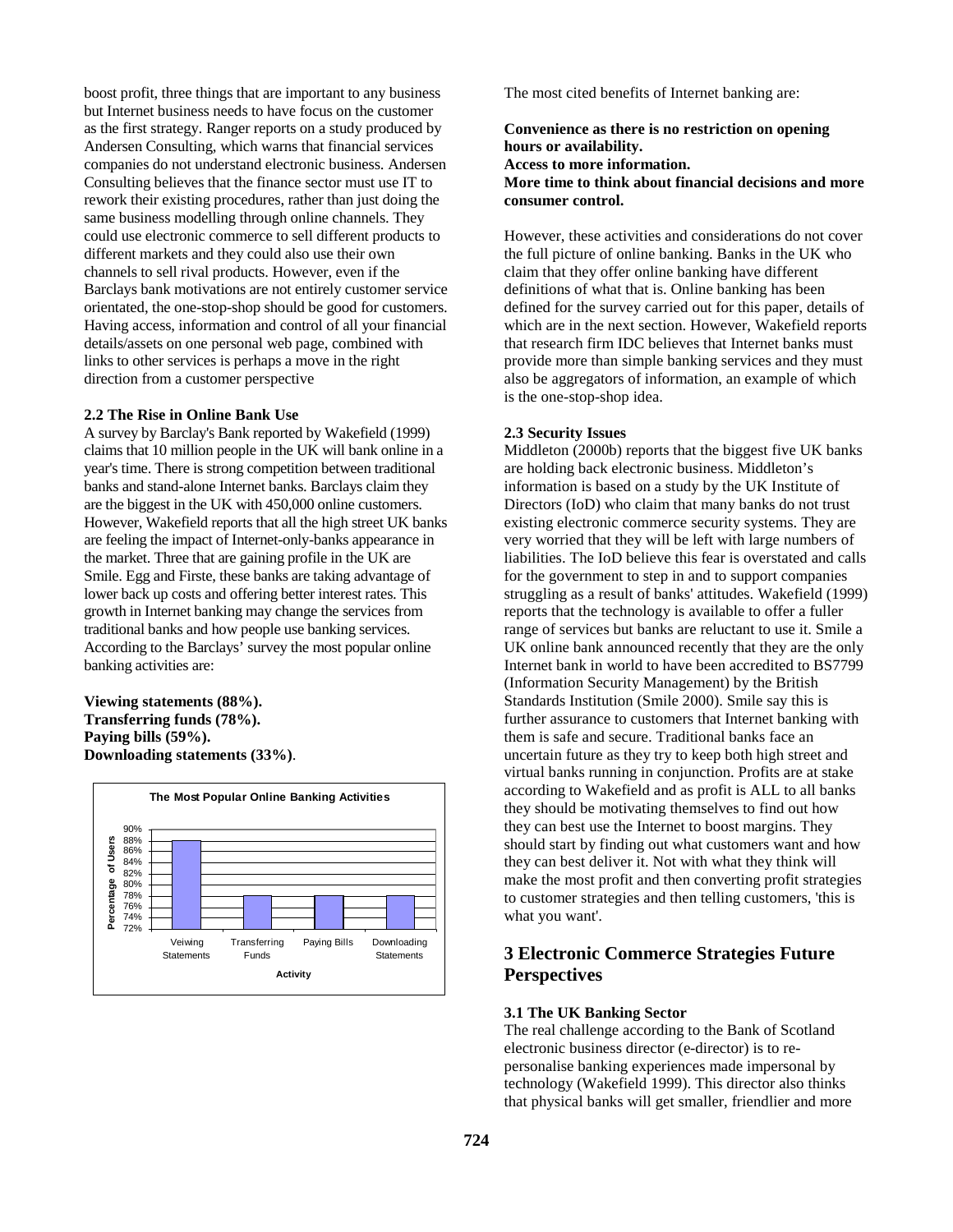conveniently situated. Perhaps opening up closer to supermarkets and being part of the Saturday morning shopping. He may be under a misapprehension here, as supermarkets are already into banking and most own or have major control of their own retail sites especially those that are out of town and purpose built. They are not likely to let major banking names open up on or near these sites without some commercial deal that first benefits supermarkets and then their customers. The other thing to consider is the growth in online shopping if more people are banking online they are likely to shop there as well which is likely to include shopping for food and other supermarket goods. Therefore the number of supermarket sites may diminish or they may start offering online access at supermarket cafes. Where people can sit in comfort and browse for supermarket goods. Then while their supermarket goods are being picked and packed by the store they may do other shopping and banking online. This electronic business director also thinks customers will be aggrieved at having to use an Internet only bank claiming there will be no service or loyalty factor. Another rash statement by this e-director, customers want good service and they want consistency of service. They also want to feel in control of their money and not be charged by a bank every time they want to do something with it. The UK manager of Firste Internet-only-bank states in Whitfield that Internet only banking is not impersonal as there is nothing more personal than doing your own banking. He also points out that there will be an extra cost involved for human interaction facilities. These may appear as Webcams or integrated online/call centre services where customers and operators are looking at the same information on screen while interacting by talk phone or video-link. These facilities may attract customers who want a face-to-face element. However, the cost involved is likely to be prohibitive for some time and may create more technical barriers between Internet businesses and customers.

More Internet banking services are appearing in the UK, one of the latest is an existing high street bank, the Halifax. They are planning to launch a stand-alone Internet bank using telephone, Internet, digital television, and mobile-phone-Internet technology (Nicholson 2000). However, they state that they will not be offering high interest rates as a lost leader to draw deposits. They intend to compete on the basis of lower costs saying that their start up costs of £100m are £150m less than the total spent on launching online rival bank Egg. The Halifax also say they are designing a new bank from scratch but they appear to be confused as to what an online bank is. As they expect two thirds of their business to be handled over the telephone with a shift to online transactions later. They are also still talking with British Telecom about a web-type mobile phone network. Like many attempts at online business the Halifax online banking appears to be still a dream of what could be done not what they are

actually doing. This scenario seems to be typical in the UK bank sector. More is being talked about than being done, leaving customers who wish to deal with their entire portfolio of banking needs online with only partial services to choose from. To offer a full online service understanding the nature of electronic commerce is vital. As is the need to plan for the future, innovate and maintain in order to change services to customer needs, which is the key to keeping online customers.

**3.2 Understanding the Nature of Electronic Commerce** Butler (2000) states that businesses which understand the nature of risk and have some creative individuals in charge are embracing IT and the potential of electronic commerce in a new way. Banks could do more to embrace electronic commerce, the following eight statements taken from Butler are an indication of what they should be doing and the ways they could be thinking to gain market strength on the Internet.

[1] The big pay off in IT today is not associated with its cost saving role. They come from innovation and the creative use of this medium to reach customers.

[2] The savings are too small to use IT as a cost saving mechanism compared with more imaginative and creative uses.

[3] Embarking on Internet ventures in a big way is like Columbus discovering America, what was his return on investment?

[4] Technology is not sold on its features and excellence. It is sold to most on the "me too" factor and the fact that life would be somehow inadequate if we did not have it.

[5] A new IT related product will be sold on its innovative characteristics and fun factor and there is no reason why this could not be applied to banking related IT products.

[6] Mainstream business management IT should be used as the mainstream way of addressing a business problem.

[7] Technologically inadequate products steal number one spots because of good marketing and selling. Very good technological products also need good marketing and selling but satisfy the needs of customers as well.

[8] Establish whether the electronic commerce technology actually works and whether it represents value for money at some point, to the company and if it creates a reliable service that consumers want.

To gain market strength on the Internet banks need to fully comprehend the way electronic commerce works best and that means seeing things from a customer perspective. Focusing on customer requirements is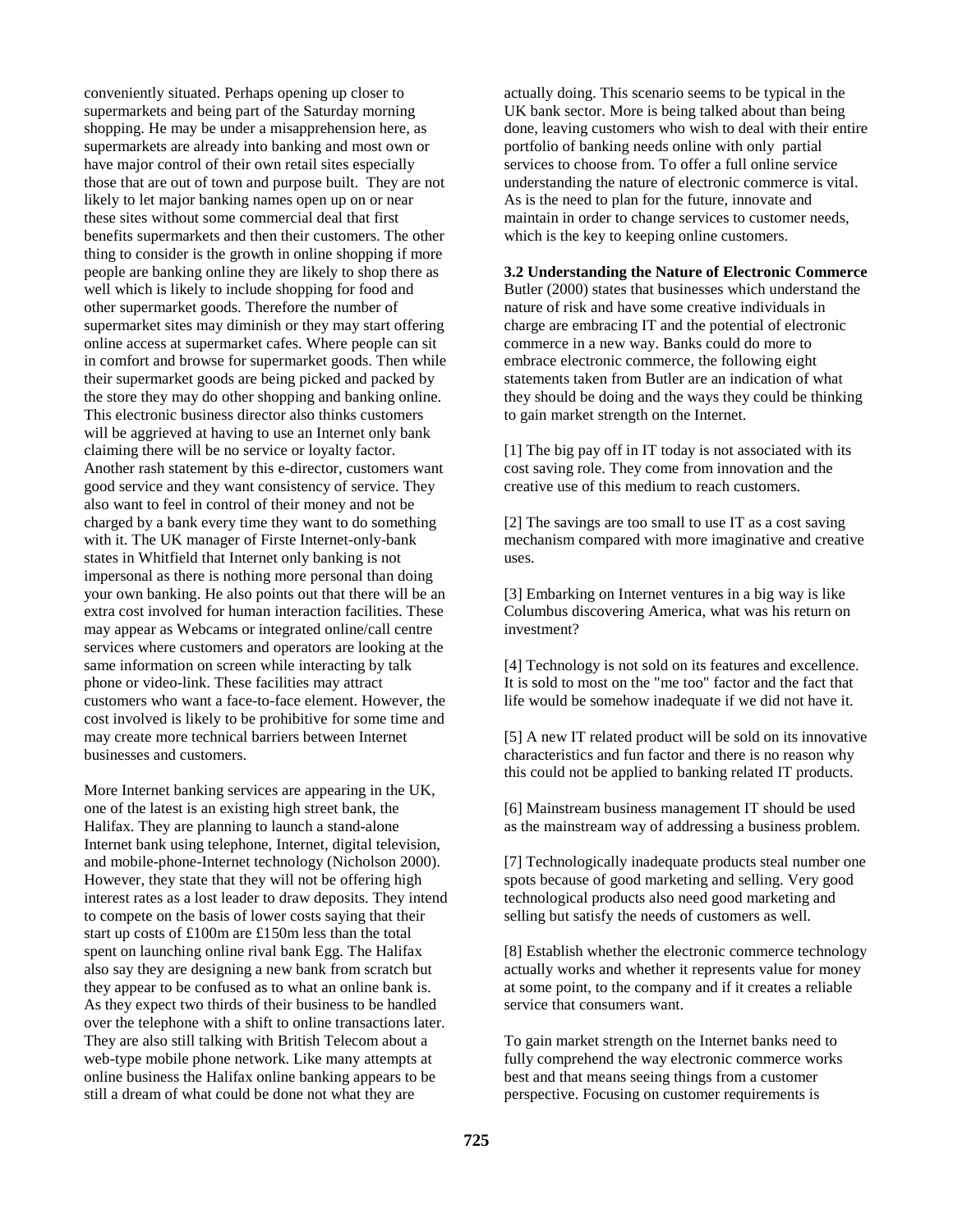something banks have been failing to do since they started automating services, rationalising work force numbers and more recently merging with each other. The emergence and growth of Electronic Commerce should be looked on by banks, as an opportunity redress this balance and make customers and their needs the central focus.

## **4 An Internet Survey of Online Banking Services**

#### **4.1 The Survey**

The aim of the survey was to compare the online services offered by 12 UK banks with 12 online banking services in the US. The survey also aimed to look at these sites purely from a consumer perspective. It is recognised that access speed may vary due to the time of day or other factors such as modem speed. However, consumers are likely to access web sites when they feel the need to do so, at any time. Therefore it was not considered relevant to look at this factor in detail. We deal mainly with general access and what would be considered general consumer behaviour, which is to access sites on demand and have an efficient, productive visit resulting in customer satisfaction. The scoring criteria, deals mainly with quality of web sites, information availability and the range of services being offered. UK banks were chosen

from a list at

[http://www.mylesrix.demon.co.uk/banking/index.html] and US banks were chosen from

[http://www.ffiec.gov/cgi/bin/pbisa60.dll/nic\_prod/uo\_ext ract top bhcs/getinfo?ai\_top\_bhcs=1] and US online banks from

[http://www.onlinebankingreport.com/resources/]. Information was obtained by testing the services available as much as possible without opening actual accounts. Each web site was scrutinised for approximately 15 minutes while a search was undertaken to look for information and product availability. If information could be not found within the 15 minutes, it was assumed no service or information was available for the particular topics under scrutiny. Results for the first section of the survey have been converted to average scores for the two countries and are shown in **Figure 1** along with the scoring criteria. Analysis dealing with product availability is shown in **Figure 2**. The sites were also measured against what could be considered a full banking service (results shown in Figure 1). In this research full banking is defined as being able to apply for all services and products listed in Figures 1 and 2 online. Information was also looked for that indicated application decisions would be made and returned to customers online in real time (result shown in Figure 2).

|                                                                                                                                                                                                                                                                                                |                                  | $\overline{2}$ | 3                                                                      | 4                          | 5                                              | 6                                    | 7                                                | 8                                                                                                  | 9                       | 10                                                                            |  |
|------------------------------------------------------------------------------------------------------------------------------------------------------------------------------------------------------------------------------------------------------------------------------------------------|----------------------------------|----------------|------------------------------------------------------------------------|----------------------------|------------------------------------------------|--------------------------------------|--------------------------------------------------|----------------------------------------------------------------------------------------------------|-------------------------|-------------------------------------------------------------------------------|--|
|                                                                                                                                                                                                                                                                                                | Total<br>site<br>access<br>speed | ease of        | Speed and Availability<br>of relevant<br>navigation information rating | <b>Customer</b><br>Service | Look of web<br>site<br>(Viewability) available | Full<br>contact<br>details<br>easily | Corporate<br>information<br>easily<br>lavailable | Scale of<br>Full<br>lonline<br>banking<br>service<br>$(\text{score } 5 = \text{Service})$<br>Full) | Overall<br><b>Score</b> | $%$ of<br><b>Possible</b><br><b>Maximum</b><br><b>Service</b><br><b>Score</b> |  |
| US<br>Average                                                                                                                                                                                                                                                                                  | 3                                |                |                                                                        |                            |                                                | $\mathbf{2}$                         |                                                  | 3                                                                                                  | 22                      | 54%                                                                           |  |
| UK<br>Average                                                                                                                                                                                                                                                                                  |                                  |                |                                                                        |                            | 3                                              | 3                                    | 3                                                |                                                                                                    | 22                      | 55%                                                                           |  |
| In columns 1 to 3 and 6 to 7 scoring is determined by the amount of time taken to access services or information. The longer<br>it took the lower the score. If Column 1 & 2 access was below 7 seconds = high score, up to 35 seconds = medium score,<br>between 36 - 75 seconds = low score. |                                  |                |                                                                        |                            |                                                |                                      |                                                  |                                                                                                    |                         |                                                                               |  |
| Column 4 is rated on how helpful the available information appeared to be; poor quality of available information, lack of<br>helpful information or hard to find information resulted in low score.                                                                                            |                                  |                |                                                                        |                            |                                                |                                      |                                                  |                                                                                                    |                         |                                                                               |  |
| Column 8 (Scale of full online banking service) was rated by the number of services and products available but was heavily                                                                                                                                                                     |                                  |                |                                                                        |                            |                                                |                                      |                                                  |                                                                                                    |                         |                                                                               |  |
| influenced by the availability of online applications and credit decisions being made online. The lower the number of online                                                                                                                                                                   |                                  |                |                                                                        |                            |                                                |                                      |                                                  |                                                                                                    |                         |                                                                               |  |
| services resulted in low score.                                                                                                                                                                                                                                                                |                                  |                |                                                                        |                            |                                                |                                      |                                                  |                                                                                                    |                         |                                                                               |  |

**Figure 1 - UK and US Bank Web Site Service Rating**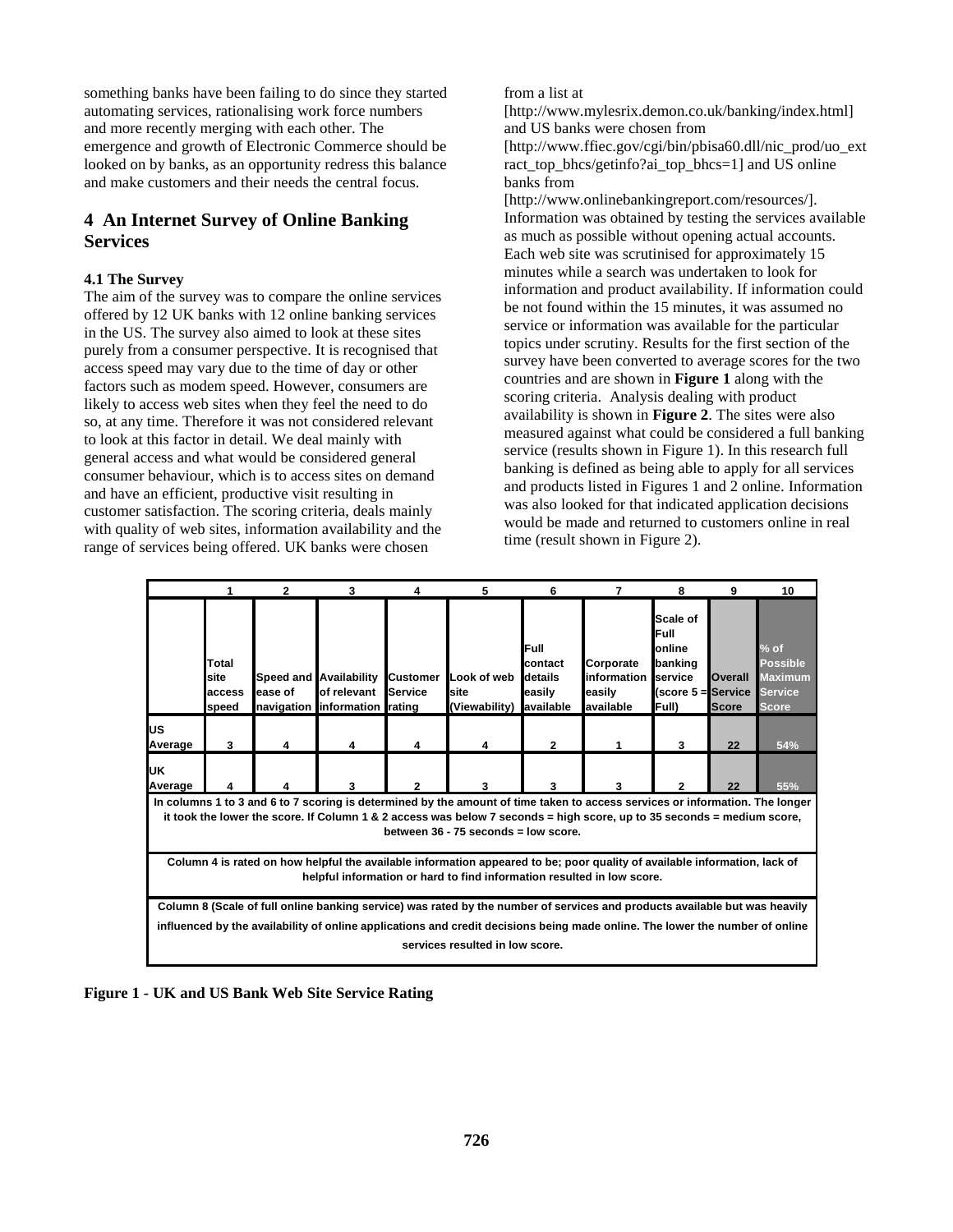|                                                                                                          |                                        | 2                                                                     | 3                                       |                                                         | 5                                                    | 6                                            |                                                                              | 8                           |  |  |
|----------------------------------------------------------------------------------------------------------|----------------------------------------|-----------------------------------------------------------------------|-----------------------------------------|---------------------------------------------------------|------------------------------------------------------|----------------------------------------------|------------------------------------------------------------------------------|-----------------------------|--|--|
|                                                                                                          | <b>lcurrent</b><br>laccount<br>lonline | Apply for Apply for Apply for<br>savings<br>account<br><b>lonline</b> | mortgage<br>lor Ioan<br><b>I</b> online | <b>Apply for</b><br><b>linsurance</b><br><b>lonline</b> | <b>Apply for</b><br>credit<br>Icard<br><b>online</b> | <b>Products</b><br>Available<br><b>Score</b> | $%$ of<br><b>Products</b><br><b>Available Credit</b><br>from the<br>5 sought | decisions<br><b>lonline</b> |  |  |
| US Score<br><b>Totals</b>                                                                                | 10                                     | 10                                                                    | 10                                      | 5                                                       | 11                                                   | 43                                           | 86%                                                                          | 12                          |  |  |
| <b>IUK Score</b><br><b>Totals</b>                                                                        | 6                                      | 6                                                                     | 5                                       | 3                                                       |                                                      | 27                                           | 54%                                                                          |                             |  |  |
| Scores in columns 1 to 6 and column 8 are out of 12, which relates to the 12 banks that were<br>surveved |                                        |                                                                       |                                         |                                                         |                                                      |                                              |                                                                              |                             |  |  |



#### **4.2 Analysis of the Survey Results**

Figure 2 columns 1 to 8 show average scores out of a possible total of 5, in the scoring method 4 was considered good and the US scored the most 4 ratings. Speed of access and navigation, availability of product/services information and viewability was relatively the same in both countries and they both scored reasonably in these categories. There was little difference between the percentages of possible maximum score; the UK average of 54% almost matched the US at 55%. US sites scored lowest in the categories regarding display of full contact and corporate information. For customer service the UK scoring was much lower at 50% less than the US. Neither country managed a high rating for Scale of Full-Online-Banking but the UK score was lower. Despite some category differences, overall these average scores indicate that both countries need to improve with the UK particularly needing to pay more attention to the availability of products/services information and viewability of their web sites. Full contact and corporate information was lacking in both countries and when it was there was not always easy to find.

The difference between the two countries was greater with regard to the ability to apply for products online, and the online availability of credit decisions. Figure 2 shows that from the 5 products sought only 54% of them were available online in the UK banks. With the US banks scoring at 86%, this indicates 32% lower availability of online banking products in the UK. Applying for and receiving insurance quotes entirely online scored low in both countries. Added to which there is 50% difference between the UK and US with regard to applying for a mortgage or other loan online. 10 of the 12 banks surveyed in the US offered online mortgages/loans as opposed to only 5 out of 12 in the

UK. Only 7 of the banks in the UK offered online credit card applications compared to 11 out of 12 in the US. Average scores for the total availability of the 5 products from all banks would indicate that US banks have more to offer on the Internet than UK banks. Credit decisions were assessed in terms of the bank indicating on the web site that they offered this facility. Some of the UK banks were followed through to test if they actually did perform this service. One bank Firtse, did give an online decision but only for a preliminary account, to fully activate the account they want the client to post-mail two utility bills and a photocopy of the applicant's passport. Smile bank also said they offered decisions on line, and they do, but it takes from 4 to 7 days to activate the account. Similar tests were not carried out with US banks as most only offered accounts to US citizens. While some did offer international banking all application procedures for this were paper based.

The results of this survey showed that 12 out of 12 banks examined in the US offered some online decisions and many stated results would only take 60 seconds. However, only 4 banks in the UK offered any type of online credit decision process, a difference of 67%. Undoubtedly the UK banks are lagging way behind the US in adoption of such online methods. Looking at the overall results, the UK banks have some considerable catching up to do if they hope to compete in what is set to be a global market in banking products and facilities. They need to get better at embracing the technology that enables fast, safe, customer-orientated comprehensive banking online. In other words they need to understand the nature of electronic commerce.

## **5. Conclusion**

The results of the survey carried out are intended to give an indication of the current state of Internet Banking from the perspective of the consumer. It is not